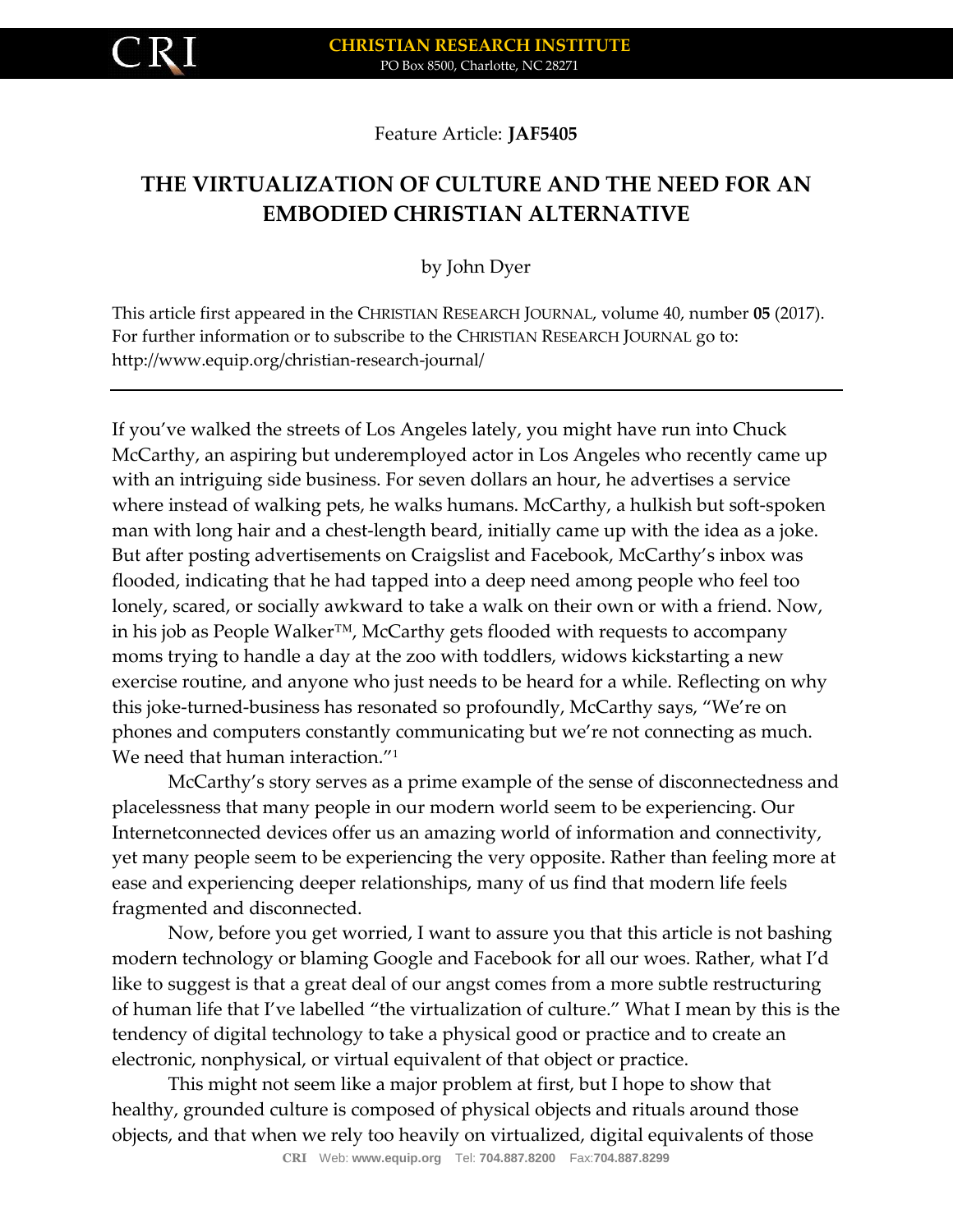cultural goods, we risk unmooring ourselves from the world and from our own humanity.

### **SCRIPTURE, CULTURE, AND TECHNOLOGY**

Before discussing the "virtualization of culture," its possible causes, and its potential answers, it would be helpful to frame a basic understanding of culture and technology. Of course, precisely defining the word *culture* is difficult, and there are perhaps as many different understandings of culture as there are cultures themselves. However, Ken Myer, in his brilliantly aphoristic definition, covers a lot of ground very quickly when he writes that culture is "what human beings make of the world — in both senses."<sup>2</sup> In other words, culture is both the physical things we make (which Stanley Grenz has lumped into the four categories of "objects, images, rituals, language"<sup>3</sup> ) and the meanings we make and derive from those things. Emil Brunner made the connection between the objects themselves and their significance when he wrote that culture can be thought of as "the materialization of meaning."<sup>4</sup>

In the modern world, one of our major cultural goods is technology. Depending on the definition, the word *technology* can include any useful thing that humans use, including the clothes we wear, the pipes that bring us clean water, the paper and devices we use to read, and the phones we now carry around with us.

I take it that when God gave the command to "cultivate the garden" in Genesis 2, the use of technology was both assumed and sanctioned. Throughout the biblical story, we find God working through human creativity and technology, including Noah's Ark, the Stone Tablets, the cross on which Jesus hung, and  $-$  one day  $-$  the promised New City, full of cultural symbols such as roads, trumpets, and banners.

Technology and creativity are clearly part of God's plan for humanity, and yet we also realize that the things we make tend to remake us. When we use a shovel, our hands develop blisters and callouses, and this happens regardless of whether we are using the shovel to honor God or harm another. When we use cars, we tend to live further from the places where we work and worship. So it is with all of our tools. There are morally good uses and morally bad uses of any technology, but what we often miss is that when we repeatedly use any tool, it tends to harden us in a particular direction. So what kinds of cultural callouses have we developed from modern, digital technology?

### **HOLOGRAPHIC CONCERTS, VIRTUAL MEMORIES, AND ELECTRONIC DATES**

Let's first consider the wonder of music, which until the late nineteenth and early twentieth centuries could only be heard in a live setting with human artists. Once recording technology was invented, a new, virtualized form of music created an entirely different set of social practices around music and fundamentally changed the relationship of artist and audience. Listening to music was no longer the same kind of communal culture experience but instead became a commodity purchased by an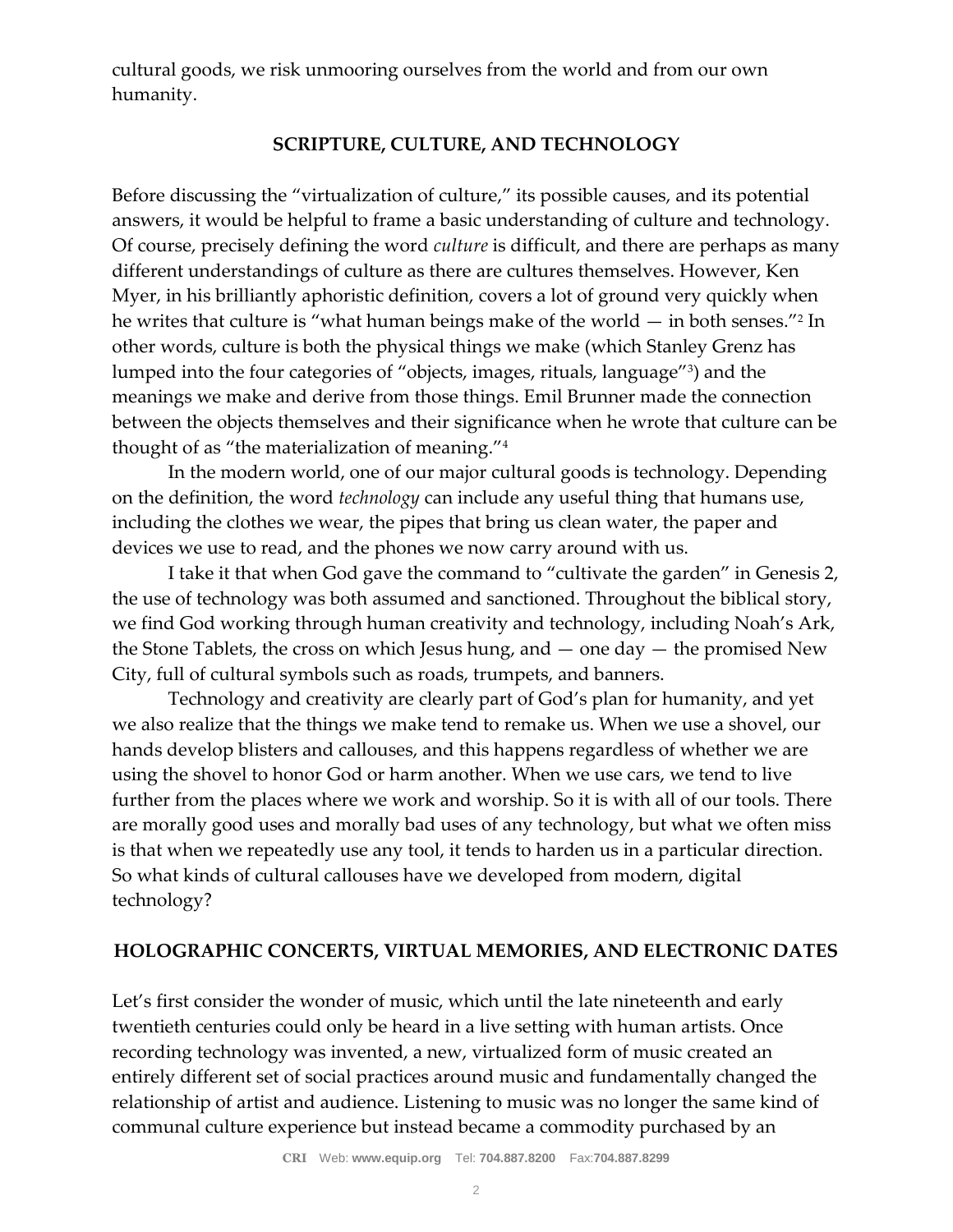individual to be used how he or she pleased. Early recorded music generally was played through speakers around which a crowd could gather, but the creation of the Walkman and headphones not only altered the relationship of the artist to the audience but also the audience members to themselves.

With the digital world, we have taken this kind of movement several steps further, but not in the ways we initially expected. In the early days of the Internet, cultural critics worried that the "virtual world" would be a completely separate space that we "jacked into" and preferred over the "real world." What we've seen over the past twenty or more years is that, in reality, people move fluidly between offline and online worlds many times per day. We go running with a smartphone tracker, check our email while waiting in line at the grocery store, and send texts to friends we're about to meet in person. While all this is happening, we may not have noticed that our smartphones have developed the uncanny ability to absorb many of our culture goods and practices into themselves. Without these physical goods as a part of our lives, many of us feel an even deeper sense of disconnection and placelessness.

Take, for example, the concept of memory. As we age, much of who we are and who we conceive ourselves to be is tied up in our memories. The sights, sounds, smells, and feelings of our upbringing, our adolescence, our formal education, our first jobs, and our first loves anchor our sense of identity. Now consider what people mean today when they say the word *memory* in common speech. We might hear someone say, "I lost my camera. All my memories were in there!" or an advertisement that promises to "backup and protect all your precious memories." Memory itself, in this case, is being virtualized and offloaded to the cloud.

In 2016, Snapchat released a feature called "Snapchat Memories," which it calls "a personal collection of your favorite moments." Ironically, Snapchat began as a reaction to the kind of social media where everything was stored permanently. Instead, their original platform allowed users to send self-destructing photos. While Snapchat has often been maligned for people using these features to send explicit content, many users found it to be a way to restore the kind of serendipitous fun that could happen before everything was recorded. Like the sideways faces we used to make to one another when our grade-school teacher was looking the other way, Snapchat's selfdestructing photos enabled people to interact in ways that required the use of their actual memory to preserve. This move toward a product called Snapchat Memories illustrates what I mean by the *virtualization of culture*. They have taken a simple cultural ritual — making a funny face to a friend — and given it a virtual representation, one that exists without place and outside of one's mind.

Facebook has a similar feature where, on logging in, users are presented with what Facebook calls memories, which are pictures or videos one has posted several years before. What really happened in space and time is always colored by the layers of our memories and experience, but now those events are further colored by Facebook's algorithms and filters.

The rituals of dating too have been virtualized. The pickup lines and cheap cologne of yesteryear have been replaced by carefully edited images and swipes to the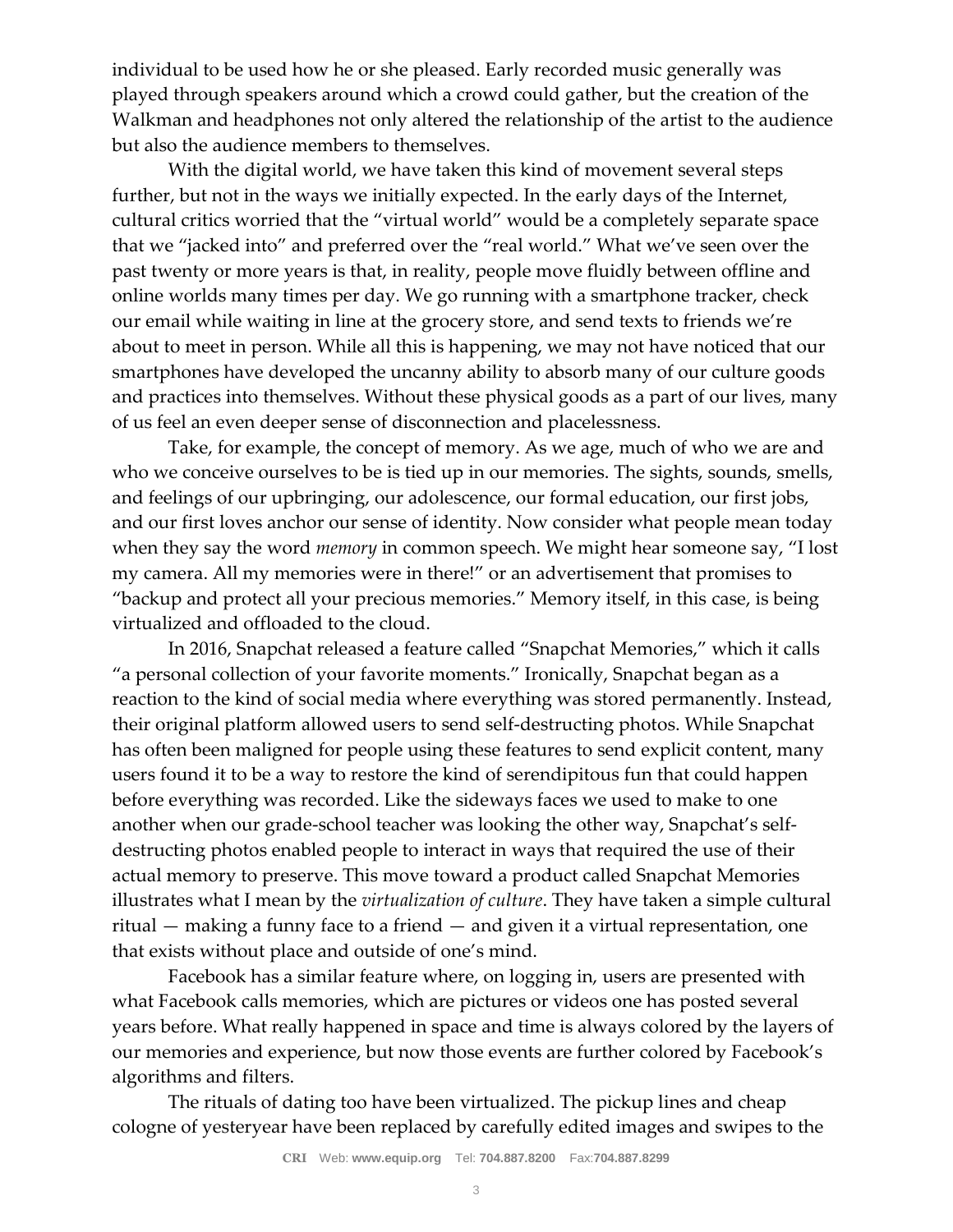left and right. On the positive side, dating apps can be a godsend for finding a person with similar beliefs and interests in a large, disconnected city. But as the industry has evolved, newer apps such as Tinder have come to transform our conception of place. Although I have never personally used Tinder, as I understand it, it is a location-based application that displays eligible men and women who are physically nearby. One can look through the profiles of several people, swiping left or right to indicate one's desire. If that person also indicates desire, the app makes it possible for the two people to communicate and possibly meet. Notice that the process of "finding" a date on Tinder makes the bars, churches, and coffee shops around us largely irrelevant. The point of Tinder is that no physical location is "holy ground" for finding a life partner but instead the ritual of swiping right is itself holy. Users of Tinder find themselves in a place, but abstracted from it, the rituals around their meetings and communications are virtualized into an electronic form. In the end, while they might be satisfied temporarily on a physical level, they are left further displaced from the world and from significant relationship.

The point here is not merely to put a sad face on the ephemerality of a Snap or the potential for immorality with Tinder. Instead, we are observing how early worries about "jacking in" to a completely distinct "virtual world" that was disconnected from the real world were largely misplaced, but only just so. Rather than entering entirely virtual spaces, we have instead taken the elements that comprise a healthy culture objects, images, rituals, and language — and which anchor us to the world through meaning and purpose, and we have replaced those real-world objects with virtual representations.

Our phones have absorbed so many of these grounding practices that the phone itself has come to represent "the world out there." Researchers have shown that its power is so great that the mere presence of a smartphone between two people having a conversation can reduce empathy and feelings of connectedness.<sup>5</sup> And yet more than 75 percent of smartphone users admit to *nomophobia* (the fear of losing one's phone), suggesting that we have a deep longing for the presence of the device at all times. Our phones, then, have absorbed much of what is meaningful in the world, becoming our most sacred cultural object; and yet, for all their promise and power, they have left us with a longing we struggle to name.

#### **DISPLACEMENT IN THE BIBLE**

The causes of our modern sense of displacement might be new, but the feeling of being disconnected is echoed throughout the biblical story; and in Scripture, we also find God offering ways back home. Where modernity offers freedom and mobility at the price of detachment and disconnection, the biblical narrative is profoundly concerned with the physical world and the importance of grounded places and practices. John Inge argues that "the Christian religion is not the religion of salvation *from* places, it is the religion of salvation *in* and *through* places."6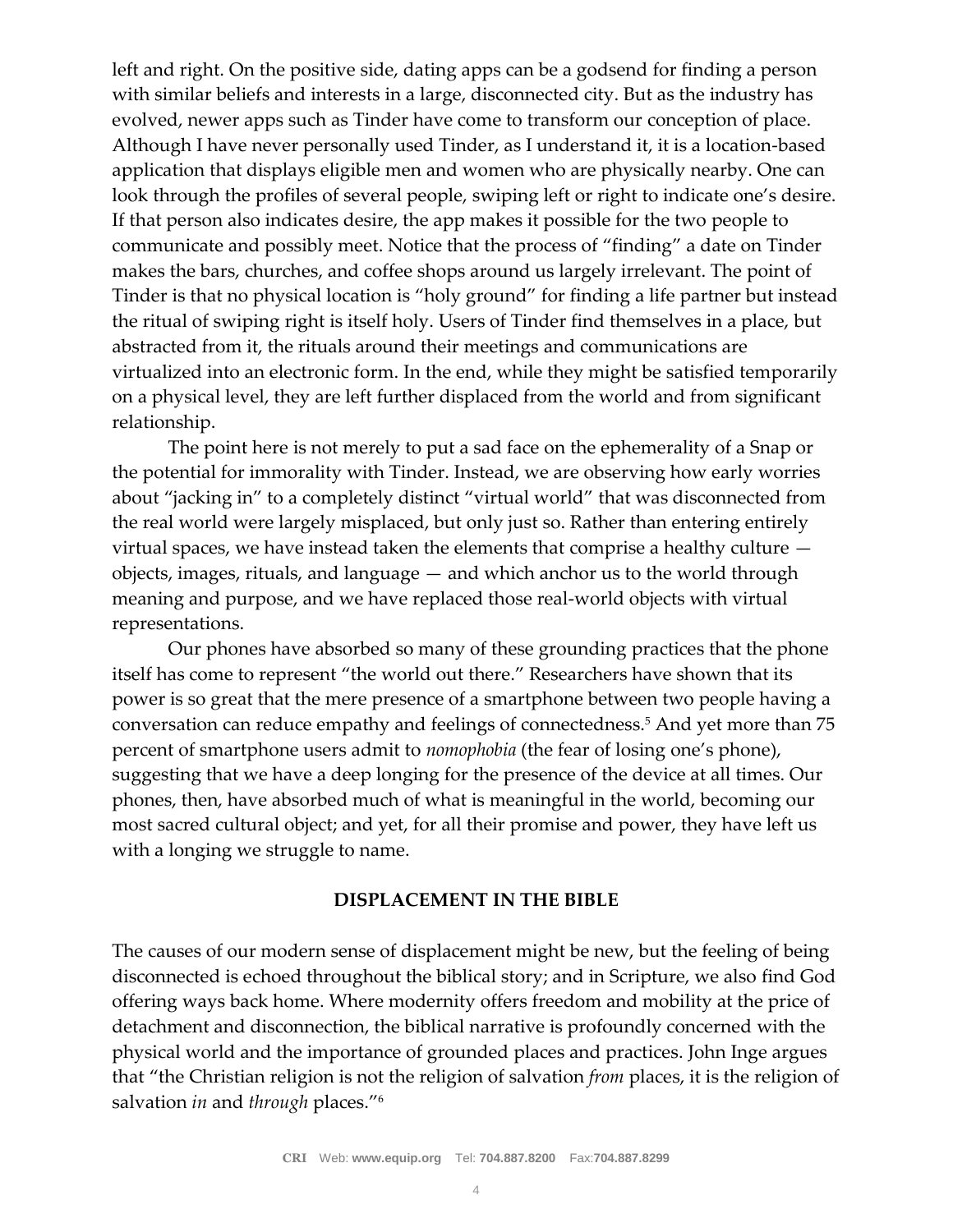If humankind ever had a home, a sense of place and rootedness in the world, it was certainly the Garden of Eden. Sadly, in their desire for freedom, knowledge, and the ability to roam outside of God's will, Adam and Eve brought sin into the world. The price of their freedom was displacement; they were cast out of the Garden, left to wander, roam, and struggle, but never again to be truly at home. Their removal from the Garden is the archetype of displacement, and their longing for replacement and restoration echoes through the rest of the biblical story. Abraham, too, "was called to go out to a place….And he went out, not knowing where he was going" (Heb. 11:8), and it was in that displaced space where God drew near to him. The Hebrew people also experienced life away from their true home during their time in Egypt and the Babylonian exile.

It is in these moments of displacement, specifically the Israelites' time in the desert, that I think God offers us guidance for how to live in the present world. Recall the scene just after God spoke the Law to the Israelites, when they covenanted with Him to follow what He had commanded (Exod. 19–24). Moses again ascended Mount Sinai with Joshua, leaving the people at their most vulnerable. They were far away from the life they had known in Egypt, with all its sights, smells, sounds, and daily rituals, and as bad as their enslavement was, nothing about their present surroundings were familiar. Now, their leader had apparently abandoned them at the foot of a frightening mountain. Instead of an abstract, virtualized religion, the people longed for something that could anchor them in the world and give them a sense of place and meaning. In this moment of yearning, they gave in and handed their golden earrings to Aaron so he could make the golden calf.

We can interpret the golden calf as simple idolatry, setting up a false god in place of the one, true God, but it is Yahweh Himself who validates their need for physical goods and rituals that would anchor the Israelites to God's presence no matter where they were. In fact, God was preparing exactly what they were longing for in the chapters between the confirmation of the Covenant (Exod. 24) and the golden calf (Exod. 32). In Exodus 31, we see that God had chosen Bezalel, son of Uri, and assigned him the task of creating physical objects to represent the presence of God in their midst. This task was so significant that Bezalel receives the distinction of being the first person in Scripture referred to as being "filled with the Holy Spirit" (Exod. 31:3). In appointing Bezalel, God is telling us that while laws and doctrine matter, for them to sink in deeply and penetrate beyond the mind and into the soul, they need to be accompanied by an entire system and pattern of life within a community.

Later in the Pentateuch, we find God giving just that to Israel, transmitting to them an entire culture, replete with language, objects, images, and rituals, all meticulously crafted by Bezalel and his partner Oholiab. Each of these artifacts was designed not merely for functional value but also their capacity to shape the minds and hearts of the people, to display the value system of God, and to give the Israelites a distinct identity even as they travelled to their new home. In this, God understands the importance of the physical objects and spaces around us and the meanings they transmit to us through our daily rituals and religious gatherings.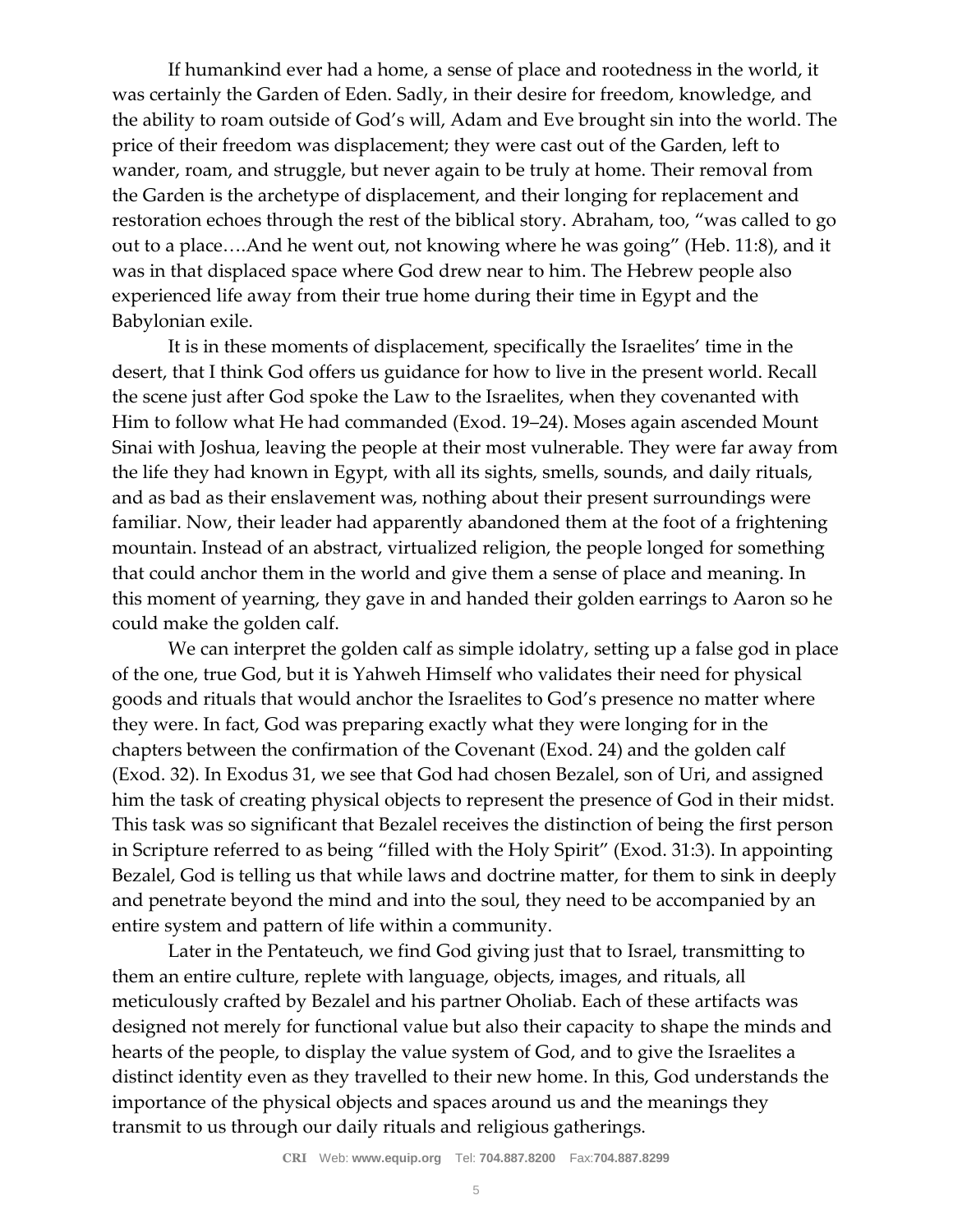So what has God given us, the church, to create a gospel-shaped culture grounded to the world where His Son became flesh? The New Testament is famously scant on details of how local churches should operate or be organized, allowing the Holy Spirit to conform believers into the image of the Son with unique expressions in different cultures. But Jesus did offer us two important practices: the physical gathering together of God's people, and the giving and receiving of bread and wine in communion.

#### **DEVIRTUALIZING THE CHURCH**

As the Internet developed, we evangelicals — particularly those of us in the nondenominational traditions — have discovered that many of the elements of our worship services could be replicated with digital equivalents. Many churches make their sermons available for download and provide a live stream of their church services for those travelling or too sick to come physically. Christian worship music, too, has become a digital product, available to be downloaded and consumed by an individual at will. And while we can connect to our own church's resources, we also have at our fingertips an infinite array of better sermons than most of our pastors can preach and more technically refined songs than our congregations can sing. The Bible, too, has undergone this process of virtualization. Where once the Scriptures were only heard in the church, the magic of the printing press made the Bible into a physical object one could own and hold, flavoring Protestantism with a decidedly modernistic individualism. Now in the age of smartphones, the Scriptures themselves have moved into the Cloud, making the Bible less a thing we own and cherish and more like Google Maps, available in a pinch but invisible otherwise.

What, then, might the church have to offer to a world that is always connected and yet overwhelmingly disconnected, that longs for touch and grounding, but finds only virtual goods serviced? If everything that makes us Christian has an online equivalent, what is unique about the gathered that makes it different from the church online? I would argue that it is the one focal practice that cannot be virtualized: the Eucharist. Although I personally lean toward Calvin's view of the Eucharist, I am not here to defend or deny a substantist view of communion. However, I believe that all of us can agree that, in the practice of communion, Christ has given us a cultural form that is distinctly Christian.

We have a set of physical objects, bread and wine, and distinct language (the recitations of the Upper Room) around which a community can gather that create for us a connectedness and rootedness in the present reality and future promise of the gospel. In this grounded practice, we acknowledge our current displacement, our suspension between the already and the not yet, between the Garden and the New Earth. If God had given us grapes and grain as the means of remembrance, perhaps those symbols would have us looking back to the Garden. Instead, He has given us bread and wine, the product of human labor, technology, and creativity, reminding us that we are not to